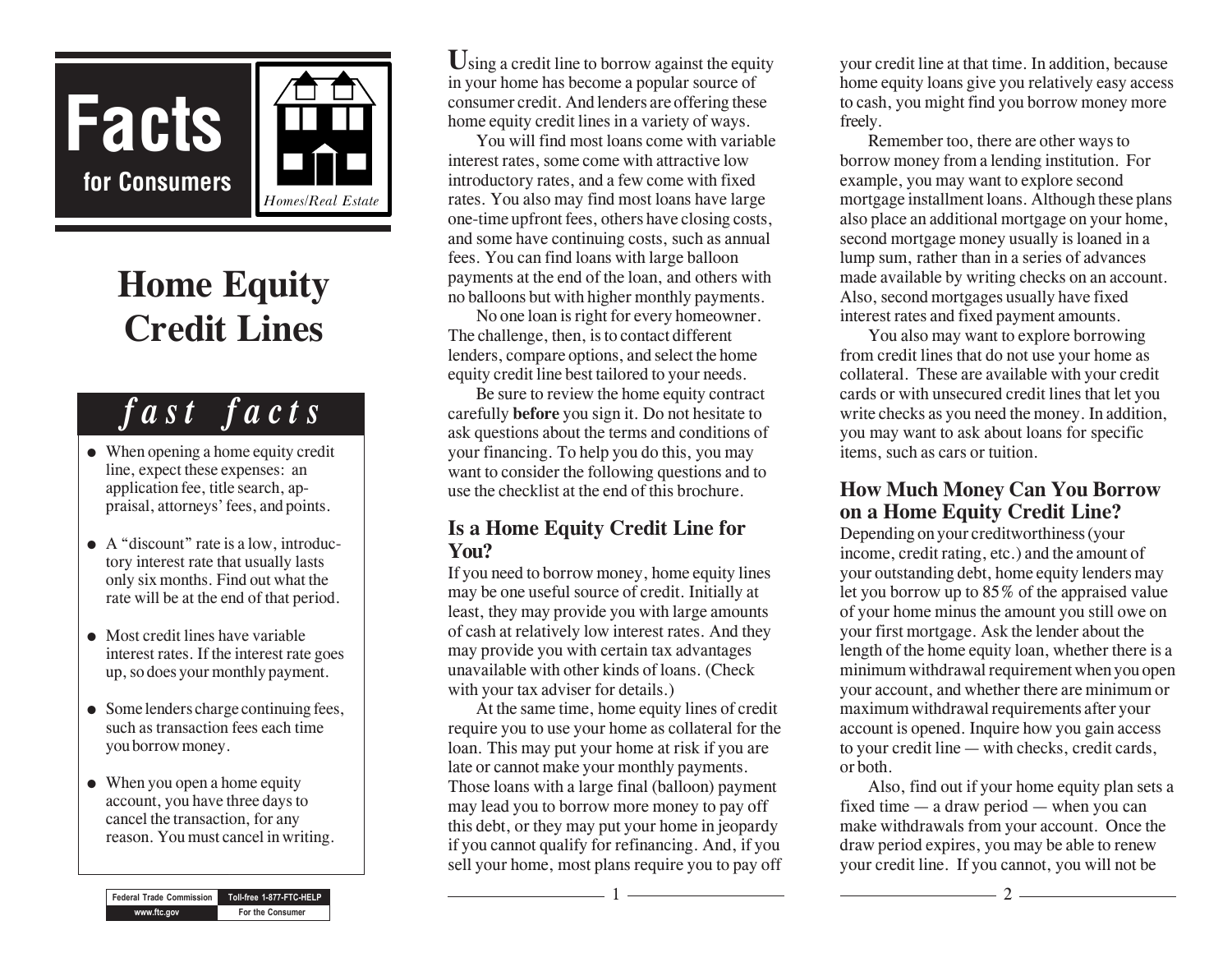permitted to borrow additional funds. Also, in some plans, you may have to pay your full outstanding balance. In others, you may be able to repay the balance over a fixed time.

#### **What is the Interest Rate on the Home Equity Loan?**

Interest rates for loans differ, so it pays to check with several lenders for the lowest rate. Compare the annual percentage rate (APR), which indicates the cost of credit on a yearly basis. Be aware that the advertised APR for home equity credit lines is based on interest alone. For a true comparison of credit costs, compare other charges, such as points and closing costs, which will add to the cost of your home equity loan. This is especially important if you are comparing a home equity credit line with a traditional installment (or second) mortgage, where the APR includes the total credit costs for the loan.

In addition, ask about the type of interest rates available for the home equity plan. Most home equity credit lines have variable interest rates. These variable rates may offer lower monthly payments at first, but during the rest of the repayment period the payments may change and may be higher. Fixed interest rates, if available, may be slightly higher initially than variable rates, but fixed rates offer stable monthly payments over the life of the credit line.

If you are considering a variable rate, check and compare the terms. Check the *periodic cap*, which is the limit on interest rate changes at one time. Also, check the *lifetime cap*, which is the limit on interest rate changes throughout the loan term. Ask the lender which *index* is used and how much and how often it can change. An index (such as the prime rate) is used by lenders to determine how much to raise or lower interest rates. Also, check the *margin,* which is an amount added to the index that determines the interest you are charged. In addition, inquire

whether you can convert your variable rate loan to a fixed rate at some future time.

Sometimes, lenders offer a temporarily discounted interest rate  $-$  a rate that is unusually low and lasts only for an introductory period, such as six months. During this time, your monthly payments are lower too. After the introductory period ends, however, your rate (and payments) increase to the true market level (the index plus the margin). So, ask if the rate you are offered is "discounted," and if so, find out how the rate will be determined at the end of the discount period and how much larger your payments could be at that time.

#### **What Are the Upfront Closing Costs?**

When you take out a home equity line of credit, you pay for many of the same expenses as when you financed your original mortgage. These include items such as an application fee, title search, appraisal, attorneys' fees, and points (a percentage of the amount you borrow). These expenses can add substantially to the cost of your loan, especially if you ultimately borrow little from your credit line. You may want to negotiate with lenders to see if they will pay for some of these expenses.

#### **What Are the Continuing Costs?**

In addition to upfront closing costs, some lenders require you to pay continuing fees throughout the life of the loan. These may include an annual membership or participation fee, which is due whether or not you use the account, and/or a transaction fee, which is charged each time you borrow money. These fees add to the overall cost of the loan.

#### **What Are the Repayment Terms During the Loan?**

As you pay back the loan, your payments may change if your credit line has a variable interest rate, even if you do not borrow more money from your account. Find out how often and how much your payments can change. You also will want to know whether you are paying back both principal and interest, or interest only. Even if you are paying back some principal, ask whether your monthly payments will cover the full amount borrowed or whether you will owe an additional payment of principal at the end of the loan. In addition, you may want to ask about penalties for late payments and under what conditions the lender can consider you in default and demand immediate full payment.

#### **What Are the Repayment Terms at the End of the Loan?**

Ask whether you might owe a large payment at the end of your loan term. If so, and you are not sure you will be able to afford the balloon payment, you may want to renegotiate your repayment terms. When you take out the loan, ask about the conditions for renewal of the plan or for refinancing the unpaid balance. Consider asking the lender to agree ahead of time and in writing to refinance any end-of-loan balance or extend your repayment time, if necessary.

#### **What Safeguards Are Built Into the Loan?**

One of the best protections you have is the Federal Truth in Lending Act, which requires lenders to inform you about the terms and costs of the plan at the time you are given an application. Lenders must disclose the APR and payment terms and must inform you of charges to open or use the account, such as an appraisal, a credit report, or attorneys' fees. Lenders also must tell you about any variable-rate feature and give you a brochure describing the general features of home equity plans.

The Truth in Lending Act also protects you from changes in the terms of the account (other